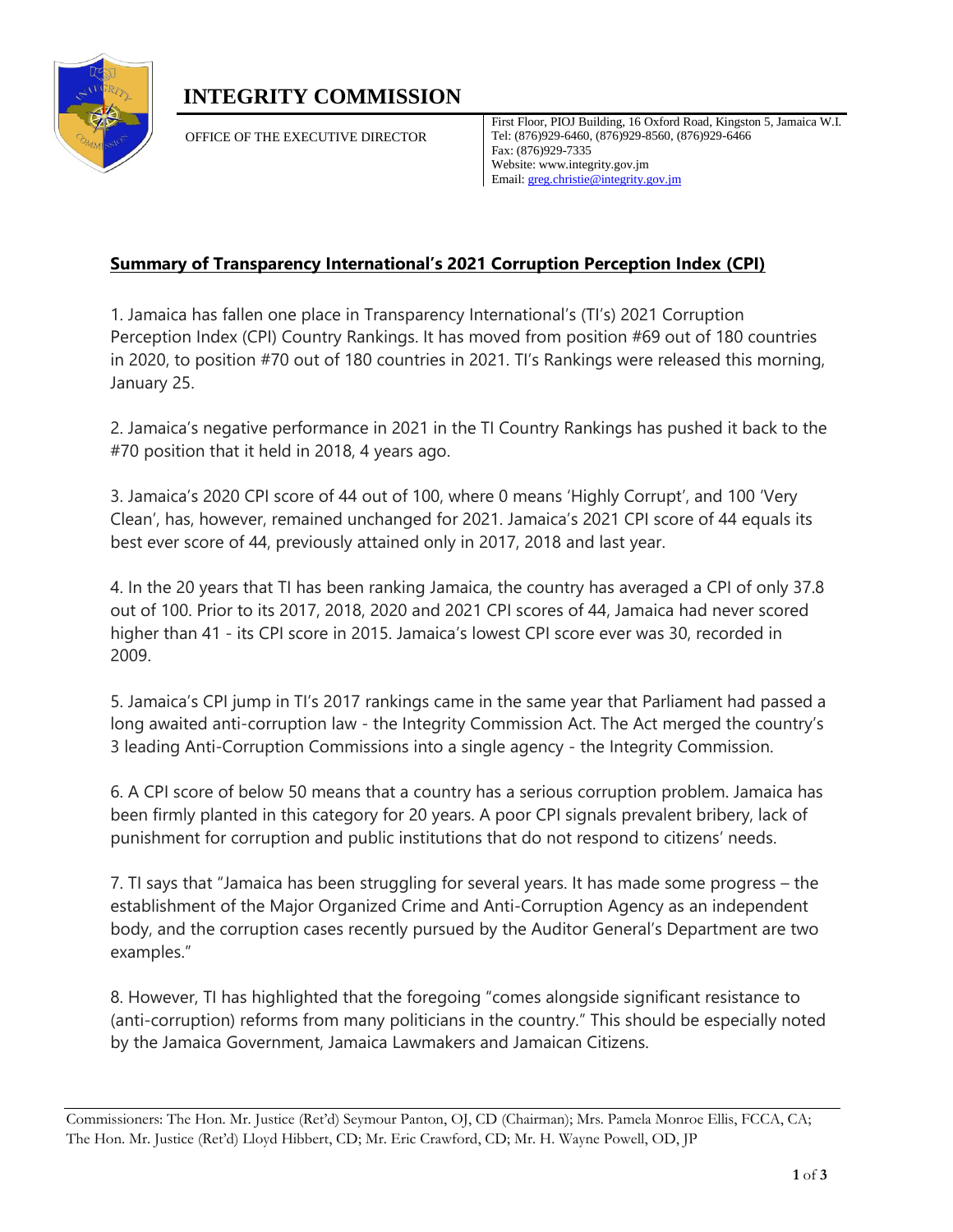9. Nine English-Speaking Caribbean Countries were ranked by TI in 2021. Barbados, Bahamas and St Vincent came out on top, with Jamaica,, Trinidad &Tobago and Guyana at the bottom. Guyana has now switched places with Trinidad & Tobago to become the worst ranking country, in the region, in TI's CPI.

10. Barbados, which was ranked the least corrupt of the 9 English-Speaking Caribbean countries in 2020, has retained the top spot in 2021. The 9 English-Speaking Caribbean countries, their Country Rankings (out of 180), and their CPI Scores (out of 100), are shown as follows:

11. TI's 2021 English-Speaking Caribbean CPI Country Rankings: Country Rank (out of 180) and CPI (out of 100):

Barbados: 29/65 Bahamas: 30/64 St. Vincent: 36/59 St. Lucia: 42/56 Dominica: 45/55 Grenada: 52/53 Jamaica: 70/44 Trinidad and Tobago: 82/41 Guyana: 87/39

12. Topping Transparency International's 2021 CPI Country Rankings, not surprisingly, are some of the typical outstanding performers. They are Denmark, Finland, New Zealand, Norway, Singapore, Sweden, Switzerland, Netherlands, Luxembourg and Germany, in that order.

13. It is instructive to note that Denmark, Finland and New Zealand are all tied in the  $#1$ position with a CPI score of 88 out of 100. Notably, the Prime Ministers of all three countries are women. Respectively, they are Mette Frederiksen, Sanna Marin and Jacinda Ardern.

14. At the other end of the scale, in TI's 2021 CPI Country Rankings, are South Sudan, Syria, Somalia, Venezuela, Yemen, North Korea, Afghanistan, Libya, Equatorial Guinea and Turkmenistan, in that order.

15. TI says that this year's CPI reveals that corruption levels around the world are at a "standstill". The global average, it bemoans, has remained unchanged for the 10th year in a row at just 43 out of a possible 100 points.

16. TI says that despite multiple commitments, 131 countries have made no significant progress against corruption in the last decade. Two-thirds of countries have scored below 50, indicating that they have serious corruption problems. 27 countries are at their lowest score ever.

Commissioners: The Hon. Mr. Justice (Ret'd) Seymour Panton, OJ, CD (Chairman); Mrs. Pamela Monroe Ellis, FCCA, CA; The Hon. Mr. Justice (Ret'd) Lloyd Hibbert, CD; Mr. Eric Crawford, CD; Mr. H. Wayne Powell, OD, JP